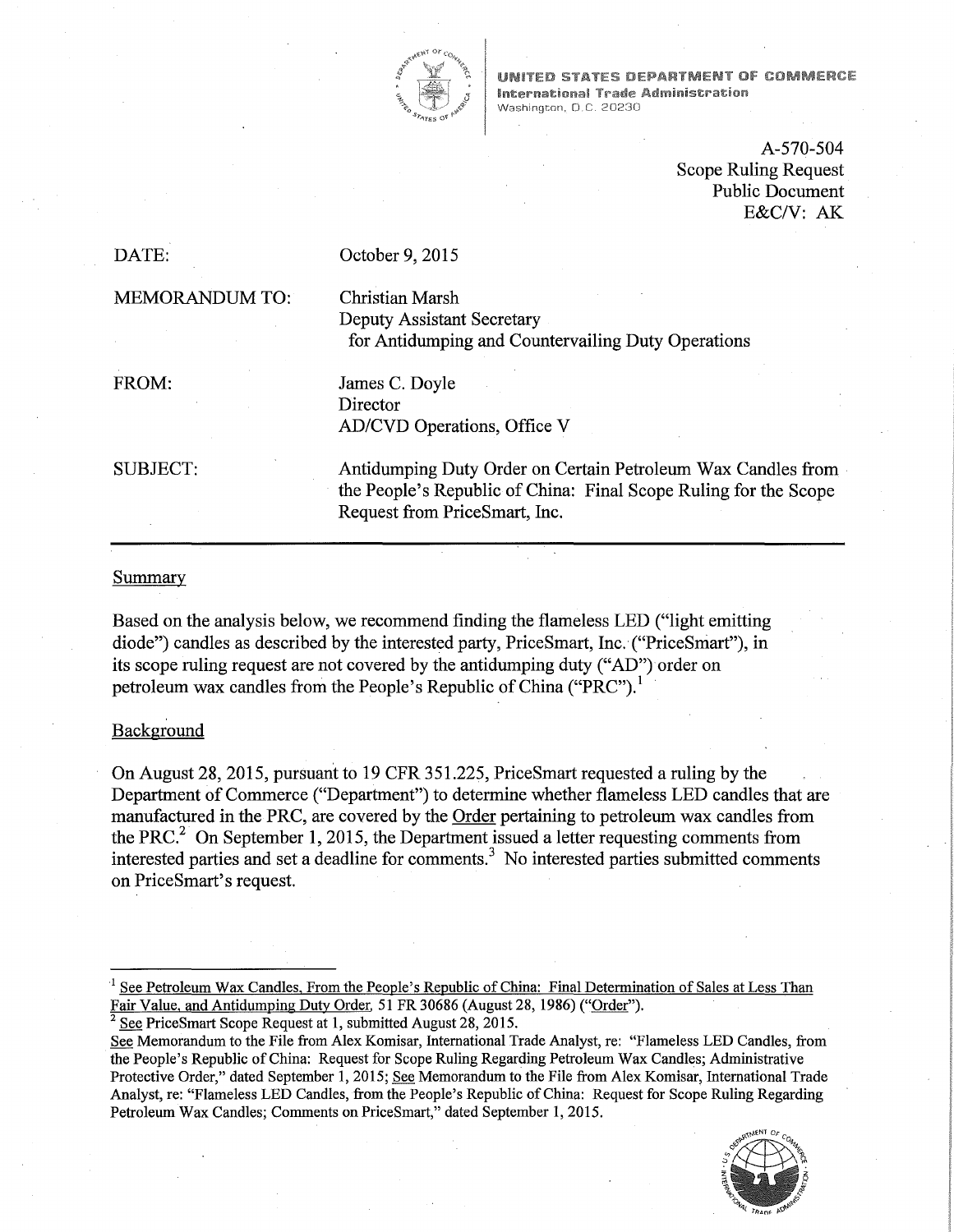### Description of Merchandise

PriceSmart states that its flameless LED candles are produced in the PRC and are classified in the Harmonized Tariff System of the United States (HTSUS) under subheading 9405.40.8000, which provides for "Electric light sets and light sculptures from China."<sup>4</sup> Each candle is a hollow wax form, except for the LED feature and a battery slot.<sup>5</sup> It has a plastic wick and the LED light that flickers for a candlelight effect. The candles can be turned on by a switch on the bottom of the candle or by remote control.<sup>6</sup>

#### Scope of the Order

The merchandise covered by the Order are certain scented or unscented petroleum wax candles made from petroleum wax and having fiber or paper-cored wicks. They are sold in the following shapes: tapers, spirals and straight-sided dinner candles; rounds, columns, pillars, votives; and various wax-filled containers. The products were originally classifiable under the Tariff Schedules of the United States item 755.25, Candles and Tapers. The products are currently classifiable under the Harmonized Tariff Schedule ("HTSUS") item number 3406.00.00. The HTSUS item numbers are provided for convenience and customs purposes. The written description of the scope of the Order remains dispositive.

#### PriceSmart's Comments

According to Price Smart, the flame less LED candles are outside the scope of the Order because the Order only includes candles that have a fiber or paper-cored wick, and these candles have a black plastic wick that does not burn.<sup>7</sup>

Additionally, PriceSmart cites to a previous Department scope ruling that addressed an LED candle. That scope ruling found that the LED candle under examination was within the scope because it had fiber or paper-cored wicks.<sup>8</sup> Price Smart states that this case is distinguishable because the wicks in its LED candles are plastic.

# Legal Framework

When a request for a scope ruling is filed, we examine the scope language of the order at issue and the description of the product contained in the scope ruling request.  $\delta$  Pursuant to the Department's regulations, we may also examine other information, including the description of the merchandise contained in the petition, the record from the investigation, and prior scope determinations made for the same product.<sup>10</sup> If we determine that these sources are sufficient to

<sup>&</sup>lt;sup>4</sup> See PriceSmart Scope Request at 2.<br>
<sup>5</sup> See PriceSmart Scope Request at 2.<br>
<sup>6</sup> <u>Id</u>. at 2.<br>
<sup>7</sup> See PriceSmart Scope Request at 3.<br>
<sup>8</sup> See "Final Scope Ruling: Antidumping Duty Order on Petroleum Wax Candles from th Request by Design Ideas, Ltd." (March 21, 2006) ("Design Ideas"), available at

http://enforcement.trade.gov/download/candles-prc-scope/candles/20060321-design-ideas.pdf.

 $\frac{9}{10}$  See Walgreen Co. v. United States, 620 F.3d 1350, 1357 (Fed. Cir. 2010).<br><sup>10</sup> See 19 CFR 351.225(k)(1).